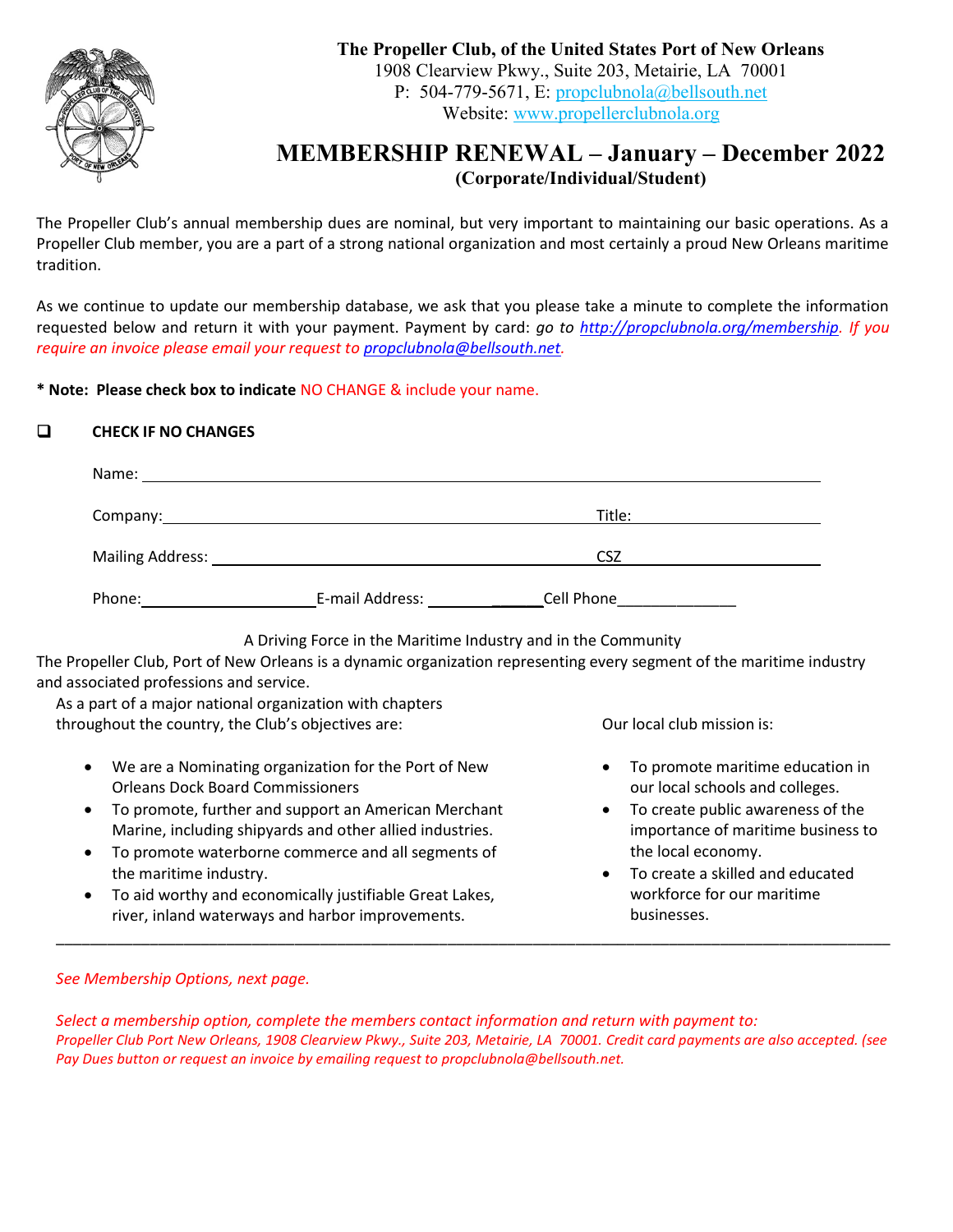## The Propeller Club, of the United States Port of New Orleans

Membership Options – Select one and complete page 3

- Corporate Gold Membership \$5000 (limited to 5 companies) Includes:
	- Five memberships; to be named on paying annual dues. (provide name/contact information on next page)
	- One golf team
	- Five crawfish boil tickets
	- One Maritime Person of the Year Featured Table (8 Pers)
	- One all-year website banner
	- One all-year newsletter link/ad
	- Signage and recognition at all events
	- Additionally sponsors two Student Members (\$100)
- Additionally funds annual cost of two YML attendees (their own nominee and a government or non-profit attendee)
- Corporate Silver Membership \$2500 (limit to 5 companies) Includes:
	- Three memberships; to be named on paying annual dues. (provide name/contact information on next page)
	- Three golf individuals
	- Three crawfish boil tickets
	- Three Maritime Person of the Year tickets
	- One all-year website banner
	- One all-year newsletter link/ad
	- Signage and recognition at all events
	- Additionally sponsors two Student Members (\$100)
- Corporate Bronze Membership \$1500 (limit to 5 companies) includes:
	- Two memberships; to be named on paying annual dues. (provide name/contact information on next page)
	- Choose one:
	- One golf individual
	- One crawfish boil ticket
	- Two Maritime Person of the Year Tickets
	- Half-year website banner
	- Half-year newsletter link/ad
	- Signage and recognition at all events
	- Additionally sponsors two Student Members (\$100)
	- Small Business Membership \$500 includes:
		- Two memberships; to be named on paying annual dues. (provide name/contact information on next page)
		- Choose one:
			- Two Maritime Person of the Year tickets
			- Half-year website banner
			- Half-year newsletter link/ad
		- Signage and recognition at all events
	- \_\_\_\_ Individual Membership \$110
		- Per item purchase of events and promotions
		- Invited to all events
		- Use of Propeller Club logo
		- Student (graduates enjoy the first year free)
			- \$50 annually (to be determined)
		- Small nominal charge for outreach events is waived